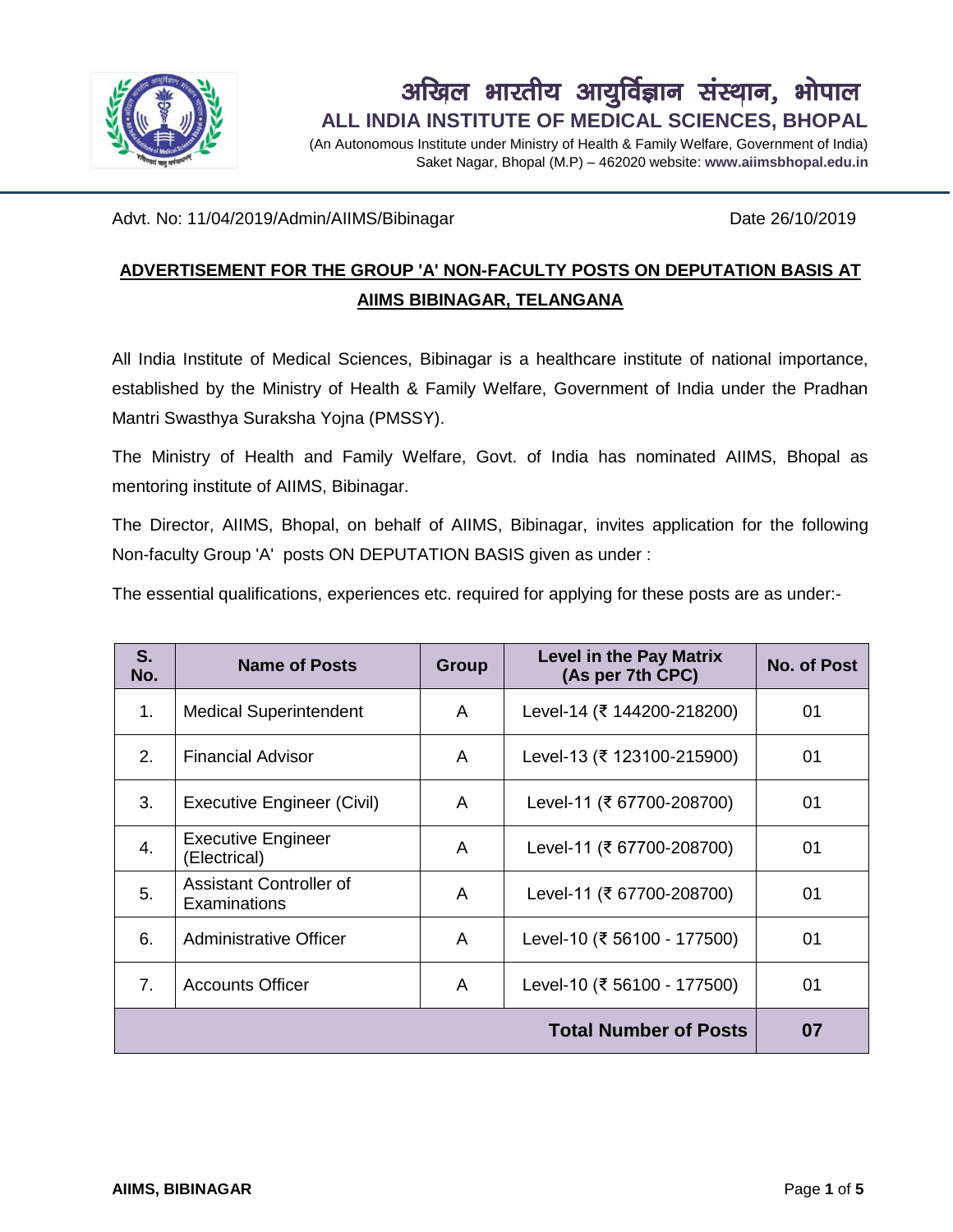### **ESSENTIAL ELIGIBILITY DETAILS**

| S.<br>No. | Name of the Post & Essential Eligibility Criteria                                                   |  |  |  |
|-----------|-----------------------------------------------------------------------------------------------------|--|--|--|
|           | <b>Medical Superintendent</b>                                                                       |  |  |  |
| 1.        | <b>Essential:-</b>                                                                                  |  |  |  |
|           | A Medical qualification included in the I or II schedule or Part II of the third<br>i.              |  |  |  |
|           | Schedule to the Indian Medical Council Act of 1956 (persons possessing                              |  |  |  |
|           | qualifications included in part II or third schedule should also fulfil the conditions              |  |  |  |
|           | specified in Section 13(3) of the Act.                                                              |  |  |  |
|           | A Postgraduate qualification, c.g.: MD or MS or a recognized qualification<br>ii.                   |  |  |  |
|           | equivalent thereto.                                                                                 |  |  |  |
|           | <b>OR</b>                                                                                           |  |  |  |
|           | iii.<br>M.H.A. (Masters in Hospital Administration) or a post Graduate Degree                       |  |  |  |
|           | recognized as equivalent to M.H.A. by the Medical Council of India.                                 |  |  |  |
|           | <b>Experience:</b>                                                                                  |  |  |  |
|           | 10 years' experience in Hospital Administration in Hospitals after obtaining the<br>i.              |  |  |  |
|           | P.G. Degree in a senior position, preferably in hospitals with 300 beds.                            |  |  |  |
|           | <b>Financial Advisor</b>                                                                            |  |  |  |
|           | <b>Essential:-</b>                                                                                  |  |  |  |
|           | Officers under the Central / State / U.T. Governments / Universities / Statutory /                  |  |  |  |
|           | Autonomous Bodies or Research and Development Organizations                                         |  |  |  |
|           | i.<br>holding analogous posts on regular basis, OR                                                  |  |  |  |
| 2.        | ii.<br>With 5 years regular service from Organized Account Services in the grade                    |  |  |  |
|           | pay of Rs.7600 OR                                                                                   |  |  |  |
|           | Officers with 5 years regular service at the level of Deputy Secretary of Central<br>iii.           |  |  |  |
|           | Government in the grade pay of Rs.7600 and having 3 years' experience in the                        |  |  |  |
|           | field of finance and accounts                                                                       |  |  |  |
|           | <b>Executive Engineer (Civil)</b>                                                                   |  |  |  |
| 3.        | <b>Essential:-</b>                                                                                  |  |  |  |
|           | Holding the post of Executive Engineer (Civil) on regular basis OR Assistant                        |  |  |  |
|           | Engineer (Civil) with 8 years of regular service in the grade, from CPWD.                           |  |  |  |
|           | <b>Executive Engineer (Electrical)</b>                                                              |  |  |  |
| 4.        | <b>Essential:-</b><br>Holding the post of Executive Engineer (Elect.) on regular basis OR Assistant |  |  |  |
|           | Engineer (Elect.) with 8 years of regular service in the grade, from CPWD/ Other                    |  |  |  |
|           | Engineering<br>Departments of the Central Government/Central Statutory/                             |  |  |  |
|           | Autonomous Bodies. An Officer taken on deputation shall possess a Degree in                         |  |  |  |
|           | <b>Electrical Engineering.</b>                                                                      |  |  |  |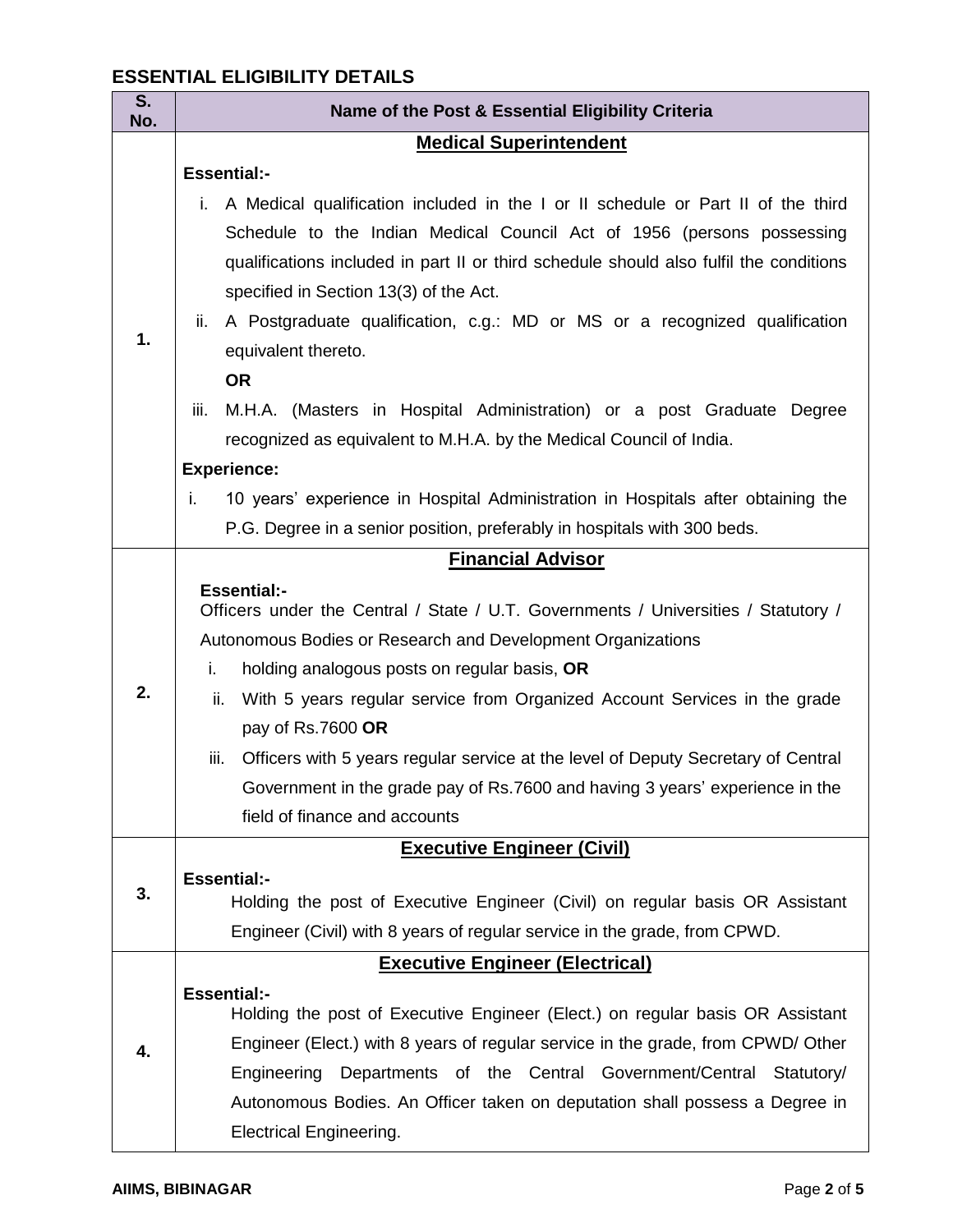|    | <b>Assistant Controller of Examinations</b>                                           |                                                                               |  |  |  |
|----|---------------------------------------------------------------------------------------|-------------------------------------------------------------------------------|--|--|--|
| 5. | <b>Essential :-</b>                                                                   |                                                                               |  |  |  |
|    | Officer working under Central Government including Delhi Administration, Central      |                                                                               |  |  |  |
|    | Statutory/ Autonomous organization and holding analogous post or having 5/8 years of  |                                                                               |  |  |  |
|    | regular service in the posts carrying pay scale of Rs. 2200-4000/2000-3500 (Pre-      |                                                                               |  |  |  |
|    | revised) / Rs. 8000-13500/6500-10500 (Revised)- respectively and possessing the       |                                                                               |  |  |  |
|    | following:                                                                            |                                                                               |  |  |  |
|    | (a)                                                                                   | Degree of a recognized University or equivalent and                           |  |  |  |
|    | (b)                                                                                   | Track record of absolute integrity and proved ability to maintain strict      |  |  |  |
|    |                                                                                       | confidentiality of official matters.                                          |  |  |  |
|    | Desirable:                                                                            |                                                                               |  |  |  |
|    | Experience in organizing examinations/ competitive test.                              |                                                                               |  |  |  |
|    | <b>Administrative Officer</b>                                                         |                                                                               |  |  |  |
| 6. | <b>Essential:-</b>                                                                    |                                                                               |  |  |  |
|    | Officers under the Central/State Government/U.T. Administrations of the Central       |                                                                               |  |  |  |
|    | Statutory/ Autonomous Bodies holding analogous posts on regular basis OR with at      |                                                                               |  |  |  |
|    | least 3 years of service in posts in the Pay Rs. 9300-34800 + Grade pay of 4600 OR    |                                                                               |  |  |  |
|    | equivalent respectively and having Degree and experience in Administration and        |                                                                               |  |  |  |
|    | Establishment matters and also preferably in accounts matters. Officers having MBA or |                                                                               |  |  |  |
|    | Post Graduate Diploma in personnel management shall be given preference.              |                                                                               |  |  |  |
|    | <b>Accounts Officer</b>                                                               |                                                                               |  |  |  |
|    | <b>Essential:-</b>                                                                    |                                                                               |  |  |  |
| 7. | (i)                                                                                   | Officers under the Central Government or Central Statutory/ Autonomous        |  |  |  |
|    |                                                                                       | Bodies holding analogous posts on regular basis and handling Accounts and     |  |  |  |
|    |                                                                                       | Finance matters or holding posts of Accounts/ Audit Officer or equivalent in  |  |  |  |
|    |                                                                                       | the pay scale of Rs. 2375-3500 (Revised to Level 7 in Pay Matrix)/            |  |  |  |
|    |                                                                                       | Rs. 2200-4000. (Revised to Level 10 in Pay Matrix)                            |  |  |  |
|    | (ii)                                                                                  | Assistant Accounts Officers in the pay scale of Rs. 2000-3200 (revised Level  |  |  |  |
|    |                                                                                       | 7 in Pay Matrix)) with 7 years of regular service in the grade (including the |  |  |  |
|    |                                                                                       | service in the grade of Junior Accounts Officer/ SAS accountants/             |  |  |  |
|    |                                                                                       | Accountant in the scale of Rs. 1640-2900 (Revised to Level 6 in Pay Matrix).  |  |  |  |

#### **Note:**

1. The Director, AIIMS Bhopal reserves the right to vary the vacancies or cancel the exercise, at any stage of the process without assigning any reason thereof.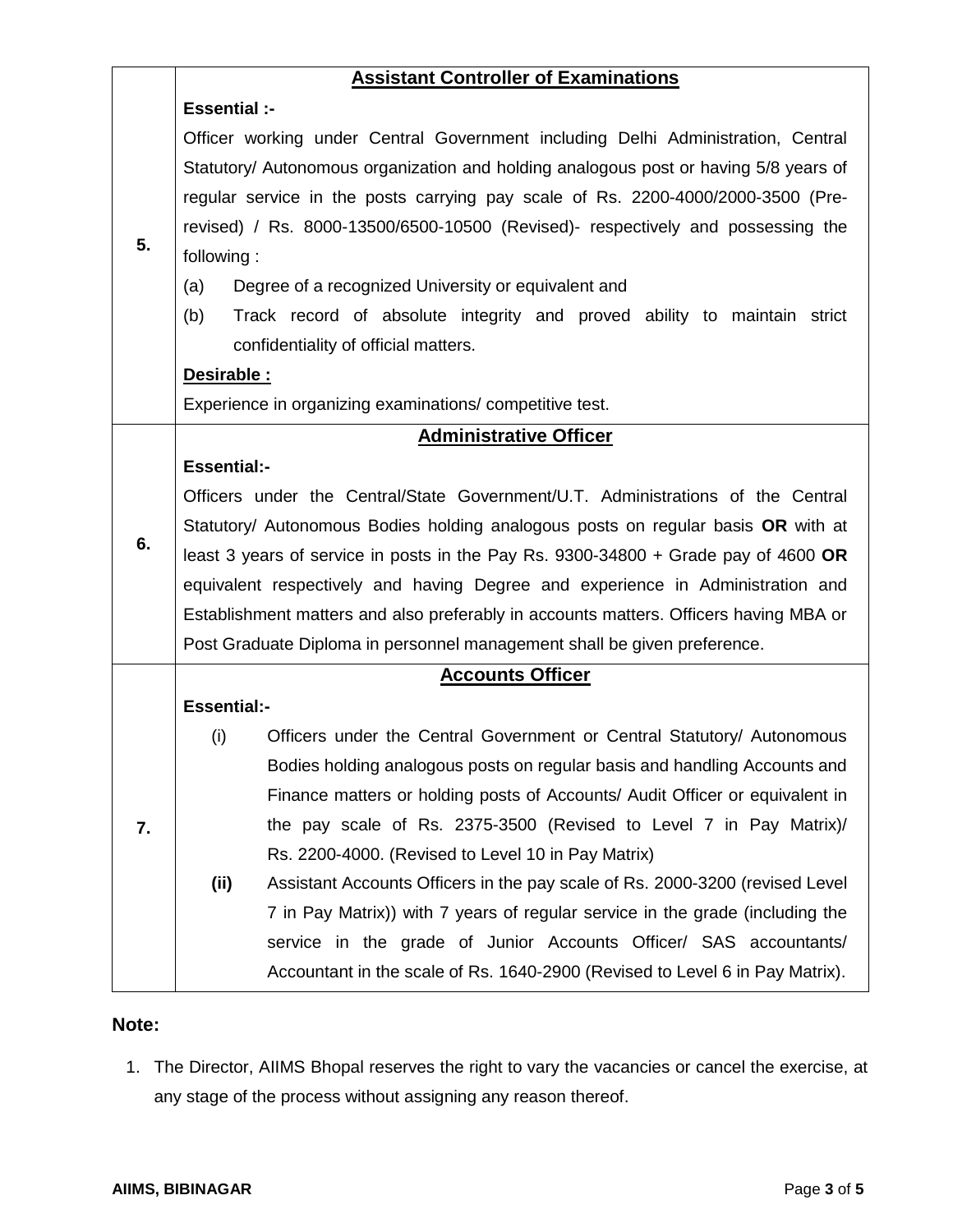- 2. Maximum age limit for applying for the aforesaid posts on deputation is **56 years** as on last date of receipt of application, i.e. **25/11/2019 (Monday)**
- 3. The initial period of deputation shall ordinarily be **three years** from date of appointment and the same will be regulated as per DoPT guidelines. Pay will be protected as per Govt. of India rules.
- 4. Institute reserves the right to conduct Written Test/ Skill Test to shortlist/select the candidates for any post as mentioned in the notification.
- 5. All the posts carry usual allowance as admissible to Central Government Employees of similar status and other allowances sanctioned at AIIMS Bhopal (M.P.)
	- I. The Officers who fulfil the above qualifications/eligibility may submit their application **(copy enclosed)** in the attached application form **through proper channel** to the below mentioned address on or before 05:00 PM as on **last date i.e 25/11/2019** (next working day in case of any holiday on the last date of submission), by Speed Post/Registered Post only:

#### **The Administrative Officer**

## **All India Institute of Medical Sciences (AIIMS) Administrative Block, 1st Floor of Medical College Building Saket Nagar, Bhopal 462020 (M.P.)**

- II. The envelope containing the application(s) should be super-scribed as: **"Application for the Group A Post of………………………on Deputation Basis for AIIMS Bibinagar".**
- III. Application forms received after last date will not be considered. AIIMS Bhopal will not be responsible for any postal delay.
- 6. While forwarding their applications, Employer/Cadre Controlling Authority may ensure that the particulars of the candidates are verified and that they fulfil the eligibility conditions. Duly attested photocopies by competent authority of the applicant's up-to-date Confidential Reports (at least for the latest 05 years) may also be enclosed with the application. **It may also be clearly stated that no vigilance/ disciplinary proceedings are pending or contemplated against the candidates concerned.** Application without vigilance clearance and ACRs/APARs Dossiers will not be considered. Supporting documents related to qualification, experience etc. may also be self-attested.
- 7. The applications received after the last date, without signature of the candidate or incomplete or not forwarded though proper channel will be summarily rejected.
- 8. **The posts advertised in the Advertisement are not applicable for the candidates working in private organization/institute etc**.
- 9. All disputes will be subject to jurisdiction of Hon'ble High Court / CAT at Jabalpur (M.P).